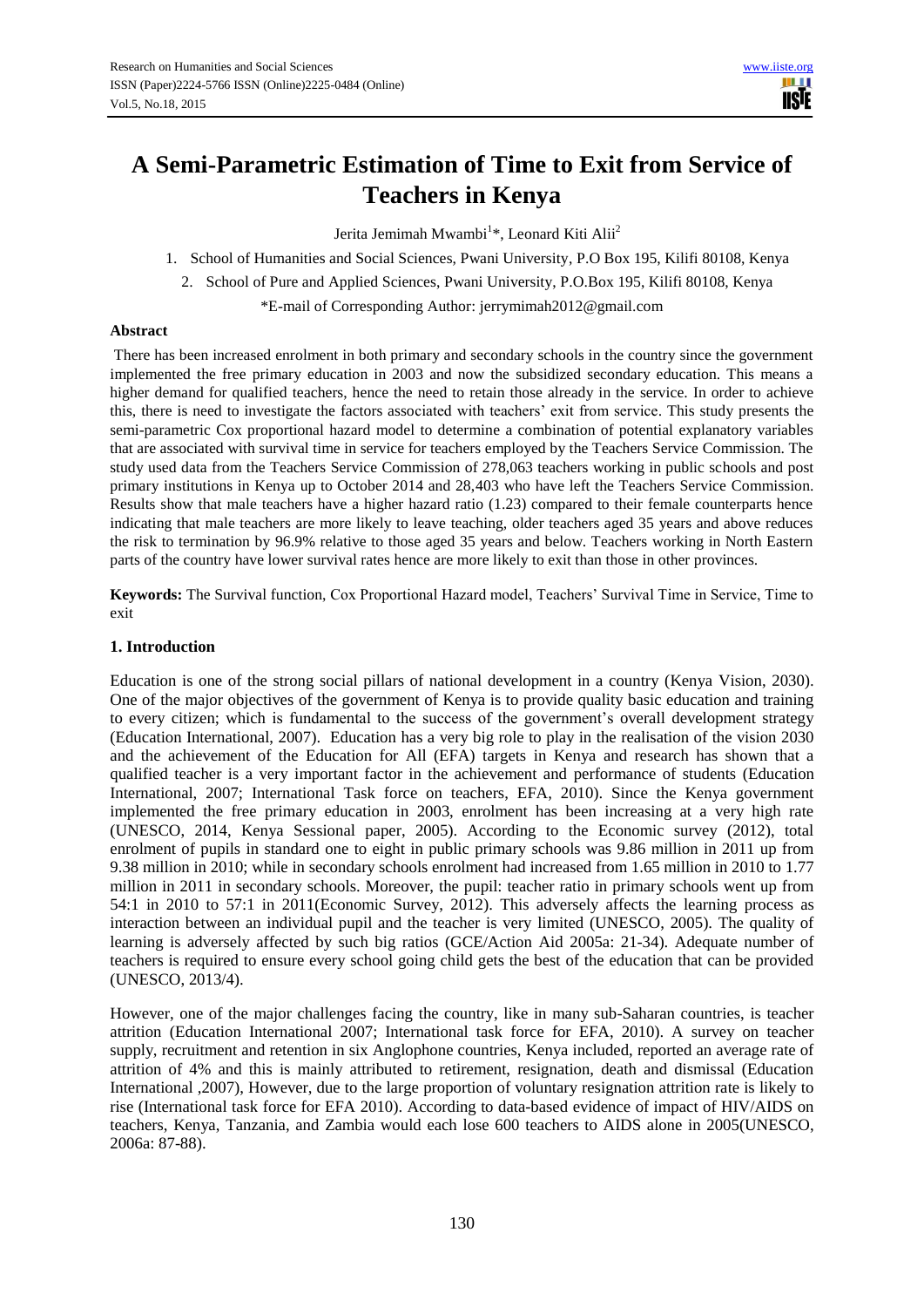In Kenya the government is the main employer of teachers through the Teachers Service Commission (TSC), which was established by an act of parliament in 1967. However, in order to contain the wage bill strategy the TSC has only been replacing teachers who exit the service through natural attrition (Education International, 2007). This challenge needs to be addressed for the country to enhance equitable and quality education; and to develop industrially and technologically by 2030.

This study explored the factors associated with termination of teachers' service by using survival analysis methods and in particular the Cox proportional hazard model (Cox, 1972). This model is appropriate since it deals with an outcome variable of interest which is time to exit in an employment context. Survival analysis provides straight forward easily application tools for appropriately analyzing the timing of educational transitions that is, time from entry to exit from career. The start or end points for measuring times are chosen according to the context and may not represent the entire life of an individual. The time to the event of interest is called failure time or survival time. Study of time to the event of interest has been widely applied in many areas of social sciences and biostatistics. The survival time of an individual is said to be censored when the end point of interest has not been observed for that individual, or an individual is lost, migrates or withdraws from the study during the follow up period. In this study the event may not have occurred for some teachers at the end of the follow-up period, these are teachers who do not exit the service and will possess censored event times. It is not known when or whether the teachers will experience the event; all we know is that by the end of the data collection, the event had not yet occurred.

Various past studies have been carried out to unravel the causes and effects of teachers' exit from service (Charters 1970; Mark and Anderson 1978; Murnane 1981). Past studies reveal that personal characteristics like level of education, salary, experience, marital status, age, gender, subject speciality and working place and conditions contribute to teachers' exit from service. Bowman and Dowling (2008) carried out a comprehensive meta-analysis of all quantitative studies on teacher attrition and retention. They sought to understand why attrition occurs or what factors contribute to it. In their analysis they found that personal characteristics, working environment and resources available influence teacher attrition and retention.

Research has shown that age of the teacher influences the decision of whether to leave the profession or not; and that the relationship between the teacher's age and turnover depicts a U-shaped curve (Ingersoll, 2001). Younger teachers tend to have high rates of exit while those in the mid-career tend to stabilise, then the rate rises during the retirement period (Ingersoll, 2001; Singer and Willet, 1988).

Crandell and Howell (2009) carried out a study on the three kinds of teacher attrition: school transfer, exit and retirement by employing a multinomial logistic model for competing risks. They used the cross sectional data from Schools and Staffing Survey (SASS) and the Teacher Follow up Survey (TFS) data. They sought to find out whether salary increases are predicted to reduce teacher attrition and whether there are differential effects on the various types of attrition. They also focused on factors like school level, urbanicity, teacher education, student behavior, administrative supportiveness, teacher's individual characteristics, and years of experience, race, family and marriage variables, attainment of a master's degree and beyond. One of their major finding is that salary is a significant predictor of transfer and retirement attrition but not exit attrition. Their study finds salary not to be significant at a mere 10% significant level for leavers, indicating that salary may have a little effect on teachers' decisions to leave the profession, though a popular policy recommendation is to increase teachers' salary.

Adams (1996) used the Cox proportional hazard model to examine the career paths of 2,327 elementary teachers hired by a large Texas School district. He examined the influence of the variables age, sex, and ethnicity and certification route to the survival of teachers. His results indicated that women had a hazard of approximately 37% of leaving the district compared to men; while younger teacher below 40years were more likely to leave the district than older teachers.

Imazeki (2005) used data from Wisconsin to study teacher labour mobility within and out of the teaching profession and employed a competing risk duration model to examine the influence of teacher and district characteristics like various measures on salary, time spent in a district and reasons for leaving. She noted that most studies on teacher attrition, estimate probability of attrition by using the traditional binary logit or probit model which are limiting since they fail to distinguish the effect of variables on exits and transfers separately. The study found that transfers responded most strongly when district salaries were increased relative to nearby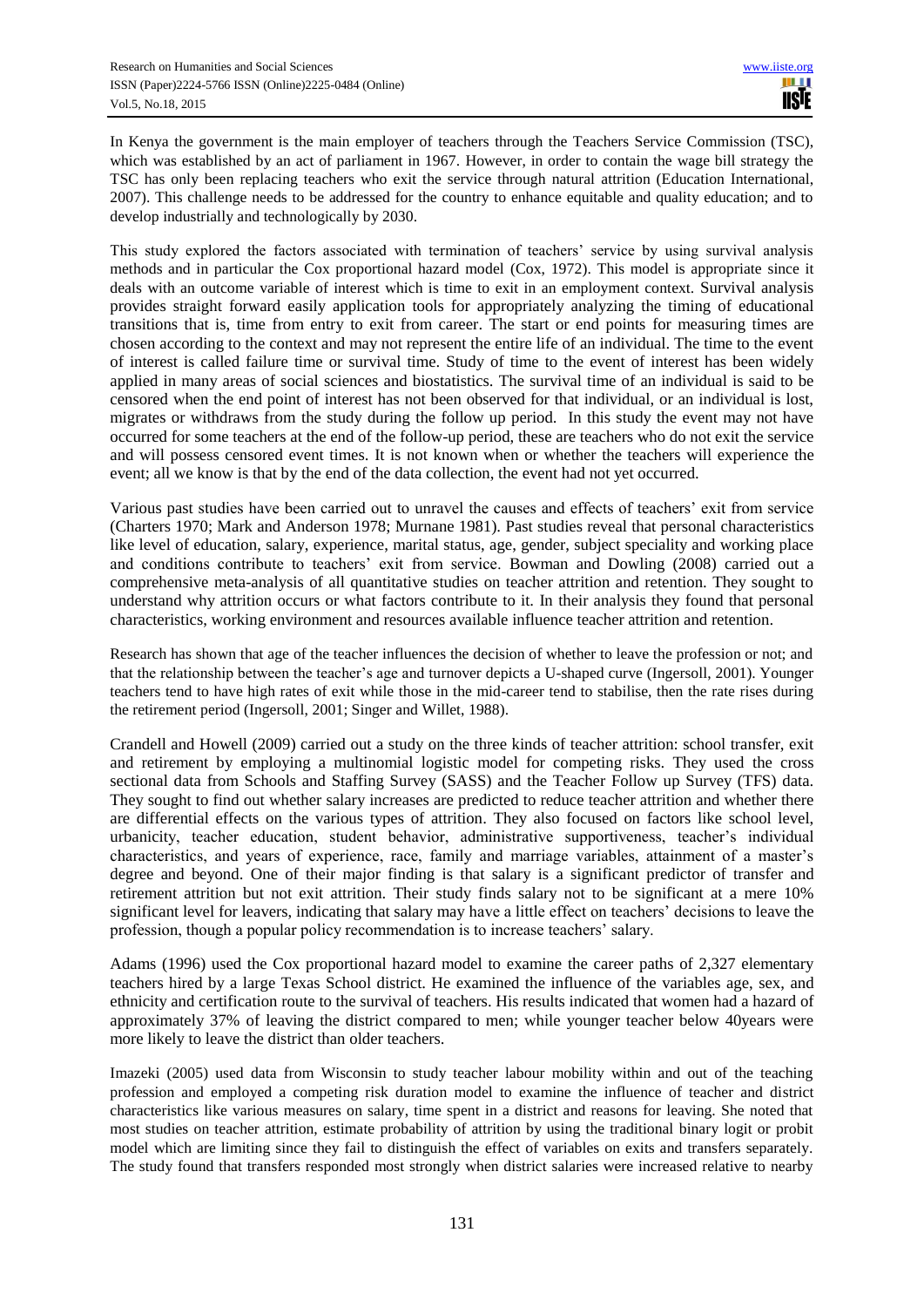districts. Salary increases for more experienced teachers reduced exit attrition among newer female teachers; hence increasing salaries for beginning teachers can help reduce high attrition rates in districts that lose many teachers to other districts like rural districts.

In African developing countries some attrition is encouraged by conditions within the teaching such as poor living conditions of teachers. Teachers are not housed within schools and find it difficult to get affordable accommodation and the few that are housed live in deplorable conditions (International Task force on Teachers for EFA ,2010). Schools located in remote rural areas are usually understaffed as they lack proper teacher housing and because of poor transport, there is lack of services like hospitals, banks, libraries, shopping and leisure facilities (VSO, 2002). The study also found that teachers in such schools are rarely visited by regional and provisional authorities and do not receive prompt communications from the offices. Teaching and learning materials are slow to reach such schools. Teacher attrition tends to be higher in such rural schools and usually end up with unqualified teachers (kadzamira, 2006).

Most of the studies on teacher attrition estimate probability of attrition by using the traditional binary logit or probit model. These are limiting since they focus on the static nature of exit; that is, whether a teacher exits or not instead of both whether or not a teacher exits and when.

Substantial research on survival rates of teachers and attrition has been done worldwide. However very little research effort in Kenya has been directed into finding which teacher leaves, when and why in public schools and institutions of Kenya by survival analysis methods.

#### **2.0 Materials and Methods**

The data used in this study was obtained from the Teachers' Service Commission consisting of 278,063 teachers employed by the government working in public primary schools and post primary institutions in Kenya up to October 2014 and 28,403 teachers who have exited through death, retirement (mandatory, retire at 50, retire due to public interest, on medical grounds, voluntary early retirement), dismissal, transfer of service, resignation, contract expiry. This is after teachers with missing information were removed from the data. This data was collected with permission from the Ethics review Committee, Pwani University accredited by the National Commission for Science, Technology and Innovation, KENYA and the Teachers' Service Commission. The variables job group, age, gender, type of exit, and the province of the teacher's working station and. the date of hire and exit (if applicable) were availed for each individual teachers. The salary of the teacher was calculated using the job group from the information availed by the TSC. The outcome of interest which is the time to event, in this study was the time to exit from the teaching profession. For each teacher his/ her survival time was given in years (These are the number of years they have worked for) along with the censoring indicator. Those teachers who are still working were said to be censored as they had not experienced the event of interest which is leaving the profession at the time of data collection, indicated by (0), while those who left the teaching profession were not censored and indicated by (1). The analysis was done using R-3.1.3 software (R development core team, 2015).

#### *2.1 The Survivor function*

It is also known as the Survival probability and it is the probability of surviving beyond sometime t or the probability that an event of interest has not yet happened by time t and it is denoted by S (t) ; such that

$$
S(t) = P(T > t)
$$

We estimated the survival function by using the Kaplan- Meier (KM) estimator. It is also known as the product-limit estimator (Kaplan and Meier, 1958). The KM survival curve is a plot of the KM survival probability against time, which gives a good summary of the data and can also be used to estimate the median survival times and other percentile measures. The steeper the survival curves the lower the survival rate. The KM survival curves for a categorical variable can also be used as a graphical test for the proportional assumption in that, when the curves cross, then the proportional assumption has been violated.

#### *2.2 The Hazard function*

The hazard function or rate is a risk function (kalbfleisch & Prentice, 2002; Collet, 2003). It gives the probability that an individual fails at time t, given that he/she has survived up to time t. The hazard function is given by;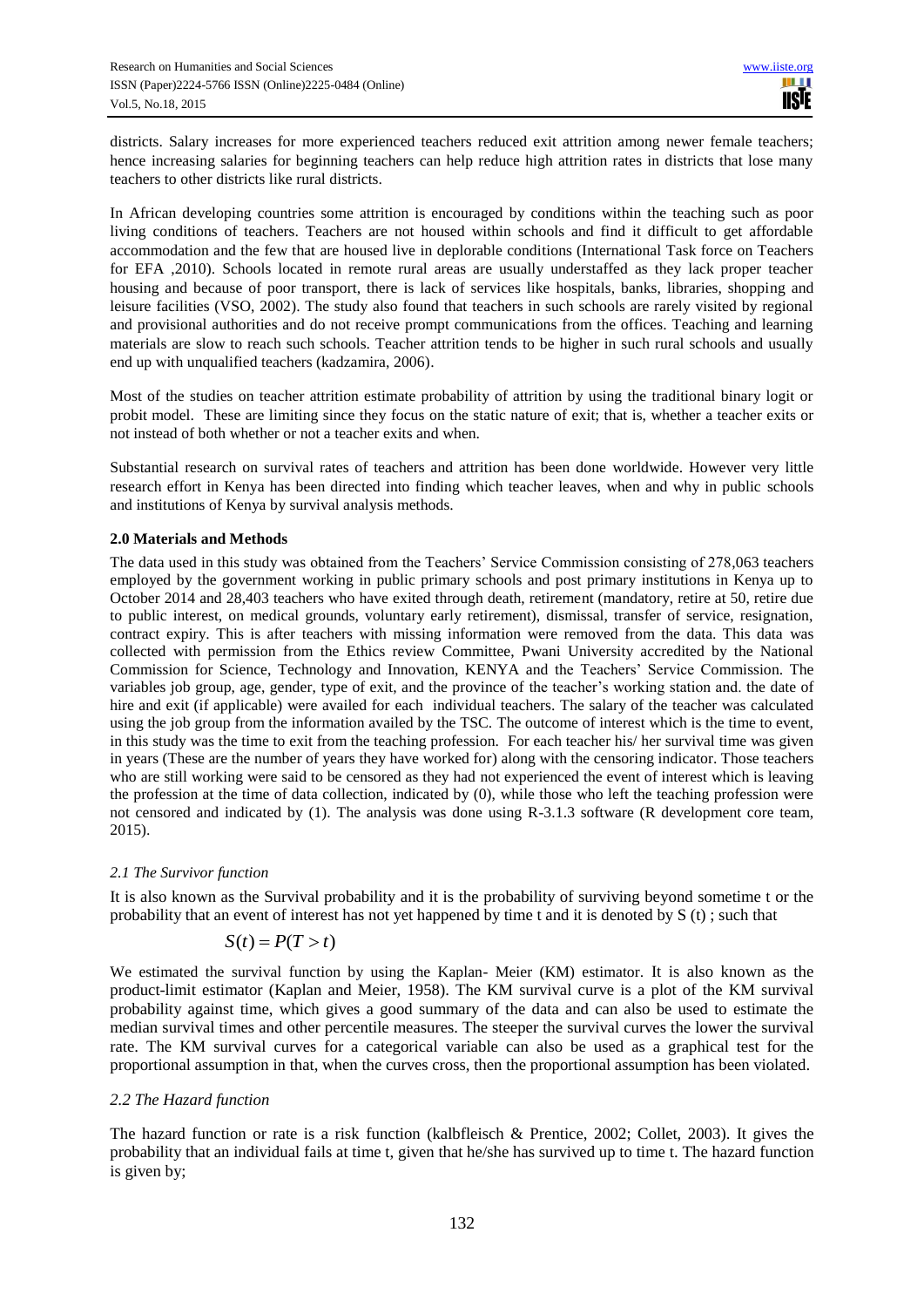

$$
\lambda(t, x) = \lim_{\Delta t \to 0} P(t \le T < t + \Delta t / T \ge t) / \Delta t
$$
 (1)

The Cumulative hazard function is given by;

$$
H(t) = \int_{0}^{x} \lambda(u) du = -\ln[S(x)]
$$

For continuous lifetimes;

$$
S(t) = [\exp(-H(x))] = \exp[-\int_{0}^{x} \lambda(u)du]
$$

#### 2.2 *Comparison of survival curves*

t, x) =  $\lim_{\Delta t \to 0} P(t \le T < t + \Delta t/T \ge t) / \Delta t$ <br>
c Cumulative hazard function is given by;<br>
(t) =  $\int_{0}^{x} \lambda(u) du = -\ln[S(x)]$ <br>
mes;<br>
(t) =  $\left[\exp(-H(x)] = \exp[-\int_{0}^{x} \lambda(u) du\right]$ <br>
mes;<br>
to determine if groups of teachers accord<br>
to determine We used Log rank test to determine if groups of teachers according to gender, age, job groups and the province of the working station have different survival experiences in time to termination of service (See Table 3). The non-parametric Log-rank test statistic is more appropriate than the K-M survival curves. The null hypothesis is  $H_0$ : There is no difference in survival experience across the groups versus the alternative hypothesis,  $H_1$ : There are differences in the survival experience across the groups.

The log rank test is given by:

$$
\chi_p^2 = \sum_{g=1}^k \frac{(O-e)^2}{e}
$$
 (2)

Where O is the observed and e, the expected number of death in the *gth* group and the test has a Chisquared distribution on (k-1) degrees of freedom.

#### *2.3 The Cox proportional hazard (PH) model*

Since we are dealing with time to event data and some teachers are censored we cannot use multiple linear regression or logistic regression. One method which is commonly used for such kind of data is the popular Cox PH model.

We applied the Cox (PH) model to estimate the time to exit for teachers along with their explanatory variables already mentioned above. The Cox PH models the hazard function,  $\lambda_i(t)$  for the ith individual at time t,

$$
\lambda_i(t) = \exp(\beta_1 z_{1i} + \beta_2 z_{2i} + \cdots + \beta_p z_{pi})\lambda_0(t)
$$
\n
$$
= \lambda_0 \exp(\beta')
$$
\n(3)

 $\beta_1$ .........., $\beta_p$  are the regression coefficients and  $z_i$  is the explanatory or predictor variable.

 $\lambda_0(t)$  is the baseline hazard function corresponding to  $Z = 0$ .

The Cox PH model is widely applied in failure data analysis since it makes no distribution assumption for  $\lambda_0$  the baseline hazard function. The parametric form is only assumed for the covariate effect, therefore the name Semi-parametric model.

The corresponding Survivor function is given by: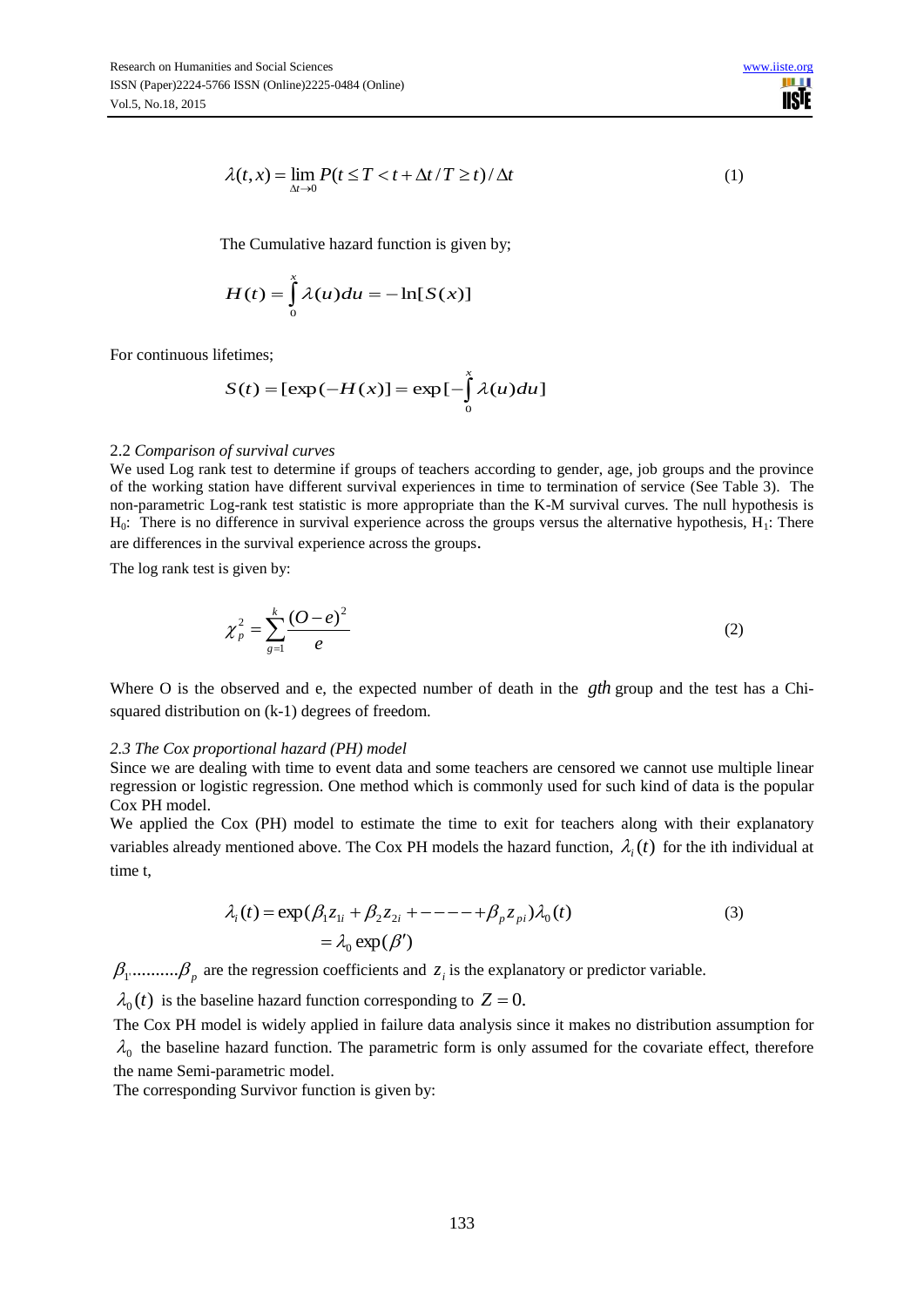n e **IISTE** 

$$
S(t) = S_0(t)^{\exp(Z\beta')}
$$

Where

$$
S_0(t) = \exp[-\lambda_o(u)du]
$$

This is the survival function of the sub population with covariate Z.

Now if  $Z_1$  and  $Z_2$  are values of covariates for two individuals, then ratio of their hazard rates is

$$
\frac{\lambda(t/z_1)}{\lambda(t/z_0)} = \frac{\lambda_0(t) \exp(z_1 \beta)}{\lambda_0(t) \exp(z_0 \beta)} = \exp(z_1 - z_0)' \beta,
$$

Which is a constant for all t and it is known as the hazard ratio or relative risk, hence the Cox model is usually referred to as a proportional hazards model.

#### *2.4 Estimation of the Parameters*

[ $-\lambda_o(u)du$ ]<br>the sub population with d<br>f covariates for two indivi-<br> $\lambda_0(t) \exp(z_1/\beta) = \exp(z_0/\beta_0) = \exp(z_0/\beta_0) = \exp(z_0/\beta_0)$ <br>it is known as the hazard r<br>and model.<br>meters<br>model given above in equals and the same explanatory variab Fitting the proportional hazards model given above in equation (2) to an observed data requires the estimation of the unknown coefficients of the explanatory variables  $Z_1, Z_2, \ldots, Z_p$ , in linear component of the model, that is  $\beta_1, \beta_2, \ldots, \beta_p$ . The baseline hazard function  $\lambda_0$  (t) may also be estimated. One way of estimating the  $\beta$ <sup>'s</sup> separately is by use of maximum likelihood method. Cox (1972) proposed a partial likelihood technique for estimating the regression parameters while  $\lambda_0$  is taken as a nuisance parameter. By maximising the partial likelihood function given below (equation 5), consistent and efficient estimators of the regression parameters can be obtained.

$$
L(\beta) = \prod_{j=1}^{r} \frac{\exp(\beta' z_{(j)})}{\sum_{q \in R(t_{(j)})} \exp(\beta' z_{i})'}
$$
(5)

This partial likelihood is obtained as shown below. Let the ordered survival times for n individuals be:  $t_1, t_2, \ldots, t_n$ . Suppose  $t_{(1)} < t_{(2)} < \ldots < t_{(r)}$  are ordered r death times, assuming there are no ties.  $R(t_j)$  is the risk set just prior to time  $t_j$ . The probability that the *ith* individual fails at time  $t_j$  conditional on  $t_j$  being one of the event times is given by;

$$
P[\text{ }ith \text{ }individual \text{ }fails \text{ }at \text{ }t_j/t_j \text{ }being \text{ }an \text{ }event \text{ }time}]\n= \frac{P[\text{ }an \text{ }individual \text{ }with \text{ }cov \text{ }ariate \text{ }z_j \text{ } fails \text{ }at \text{ }t_j]}{P[\text{ }one \text{ }event \text{ }at \text{ }time \text{ }t_j]\n}
$$

(4)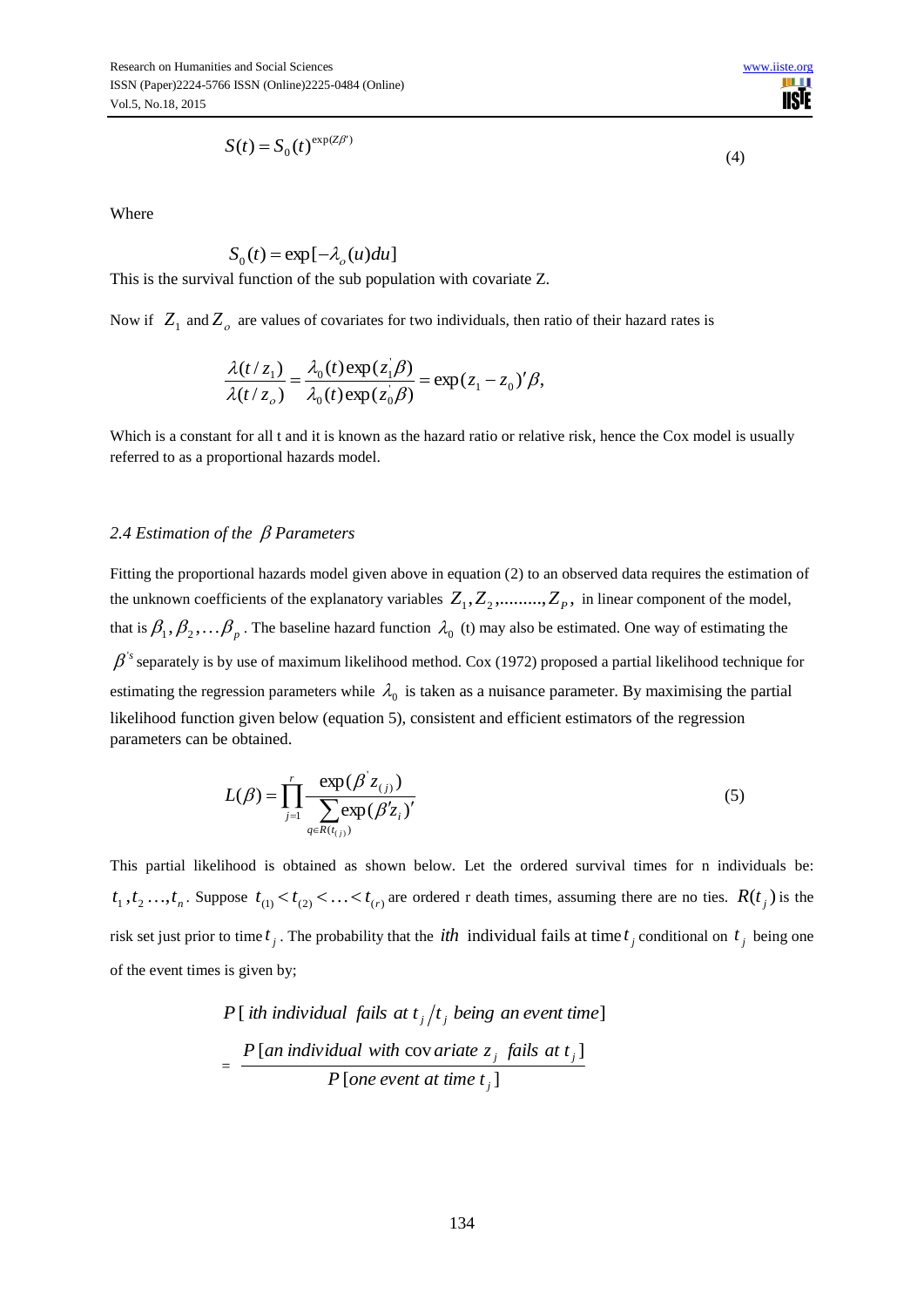$$
= \frac{P[\text{an individual with covariate } z_j \text{ fails at } t_j]}{P[\text{one event at time } t_j]}
$$
\n
$$
= \frac{P[\text{an individual with covariate } z_j \text{ fails at } t_j]}{\sum_{q \in R(t_j)}} \frac{P[\text{individual q \text{ fails at time } t_j]}{\sum_{q \in R(t_j)}} \frac{P[\text{individual q \text{ fails at time } t_j]}{\sum_{q \in R(t_j)}} \frac{P[\text{individual with covariate } z_j \text{ fails in } \{t_j, (t_j + \Delta t)\} / \Delta t]}{\sum_{q \in R(t_j)}} \frac{P[\text{individual q \text{ fails in time } \{t_j, (t_j + \Delta t)\} / \Delta t]}{\sum_{\Delta t \to 0} P[\text{individual with covariate } z_j \text{ fails at } \{t_j, (t_j + \Delta t)\} / \Delta t]} \frac{\lim_{\Delta t \to 0} P[\text{individual q \text{ fails at time } \{t_j, (t_j + \Delta t)\} / \Delta t]}{\sum_{q \in R(t_j)} P[\text{individual q \text{ fails at time } \{t_j, (t_j + \Delta t)\} / \Delta t]} \frac{\Delta t}{\sum_{q \in R(t_j)}} \frac{\Delta_0(t) \exp(\beta' z_{q} t_j)}{\sum_{q \in R(t_j)}}}{\sum_{q \in R(t_j)} P(\beta' z_{q} t_j)}
$$

The partial likelihood function for the Cox PH model is then given by

$$
\ell(\beta) = \frac{\prod_{j=1}^{r} \exp(\beta' z_i t_j)}{\sum_{q \in R(t_j)} \exp(\beta' z_q t_j)}
$$
\n(6)

Where  $z_i(t_j)$  is the vector of covariate values for individual i who fails at time  $t_j$ . This likelihood function can be expressed as

$$
\ell(\beta) = \prod_{i=1}^{n} \left[ \frac{\exp(\beta' z_i t_j)}{\sum_{q \in R(t_j)} \exp(\beta' z_q t_j)} \right]^{\delta_i}
$$
(7)

where  $\delta_j$  is the censoring indicator which equals to zero if the survival time is censored and one otherwise. The partial likelihood function can only be used when there are no ties in the data set, To accommodate ties the Breslow method (Breslow, 1974) is used;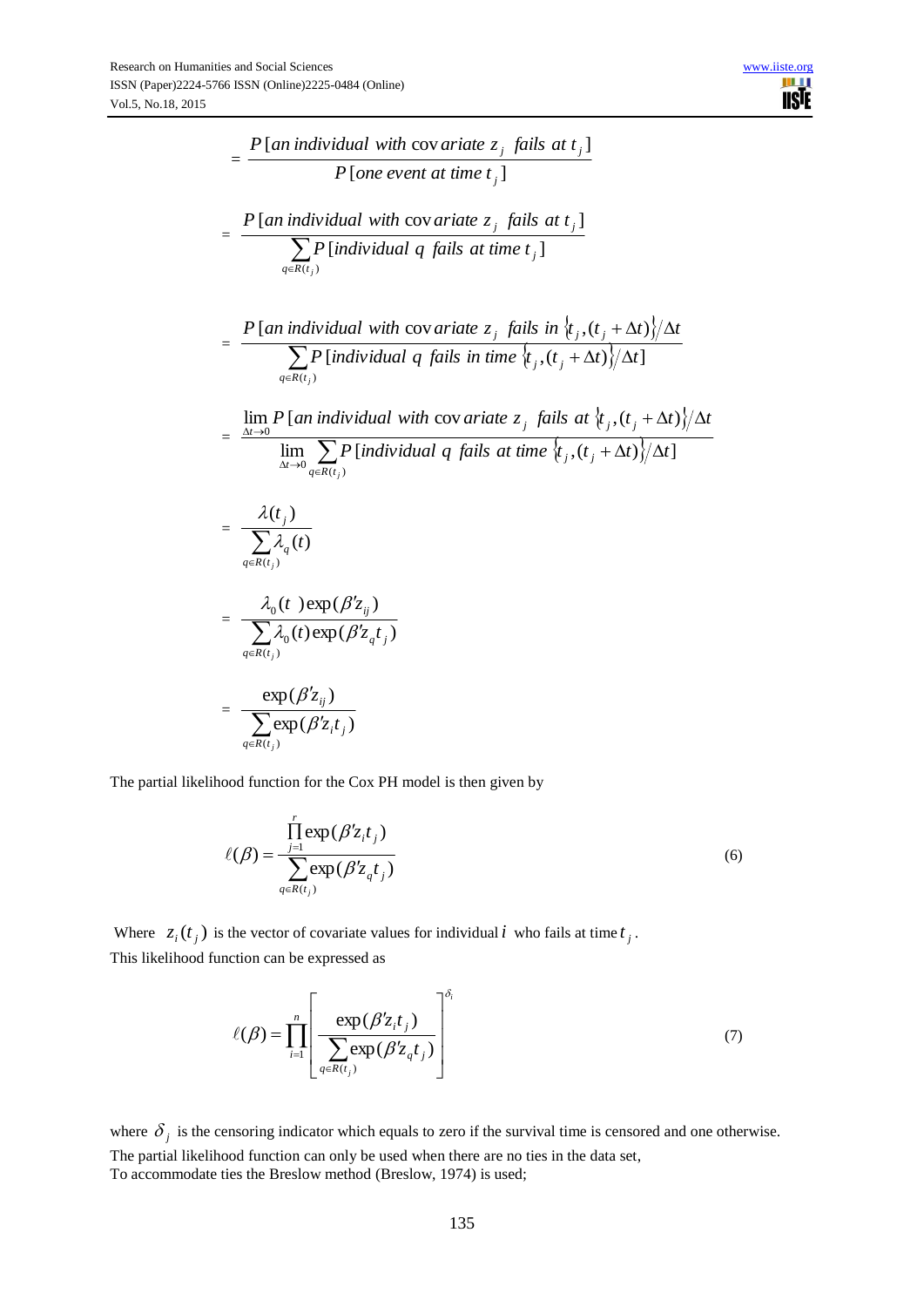$\overline{\phantom{a}}^{\phantom{a}}$   $\overline{\phantom{a}}$  $\overline{\phantom{a}}$  $\overline{\phantom{a}}$  $\overline{\phantom{a}}$  $\overline{\phantom{a}}$  $\mathsf{I}$  $\mathbf{r}$ L  $\mathbf{r}$  $\overline{\cdot}$  $\frac{r}{\sqrt{2}}$  exp( $\beta'$ ) *j*  $q \varepsilon R(t)$ *q j j j z s* <sup>1</sup>  $\sum$  exp( $\beta'$ z<sub>a</sub>)  $(t_i)$  $exp(\beta' s_i)$ δ ε  $_{\beta}$  $\beta$ (8)

where  $s_j$  is the vector of sum of each of p covariates for those individuals failing at  $t_j$ . Most statistical software can easily handle ties by breslow method. In our study we use the Breslow method in R since there are ties in our data set, that is, where two or more teachers have the same survival time.

#### *2.5 Statistical Analysis*

Statistical analysis was done using the statistical software R 3.1.3 (R development Core Team, 2015) as already stated above. Univariate analysis with the Cox PH model for each explanatory variable was conducted. P values  $< 0.05$  were considered to be significant and were used for multivariate analysis using the Cox PH model to build the factors associated with the survival time of teachers in service. The step function in R for backward selection of the variables was used to get the appropriate model.

Graphical assessment for the proportional assumption of the model was done using the Kaplan- Meier plots of categorical predictors such as age, gender and job group. The proportional assumption is violated when curves of the groups cross.

#### *3.0 Results*

 $\prod_{j=1}^{n} \frac{C_A \rho(p s_j)}{\left[\sum_{q s R(v_j)} \exp(\beta' z_q)\right]^{\sigma_j}}$ <br>
For  $\left[\sum_{q s R(v_j)} \exp(\beta' z_q)\right]^{\sigma_j}$ <br>
ctor of sum of each of p covariates for the six by breslow method. In our study we<br>
neter two or more teachers have the same<br>
advsis is wa Non-parametric tests were carried out using the Kaplan-Meier estimator (Kaplan & Meier, 1958) and log rank test. To investigate the survival experience of teachers classified by gender and age we employed the K-M estimator. We had a total of 166, 824 male teachers (coded as M) and 139, 642 female teachers (coded as F). We also had a total of 57,471 teachers who are less than or equal to 35 years (coded as 0), while those who are above 35 years were 248,995 (coded as 1). The explanatory variable for job groups had eleven levels initially from job group F to R but we reduced them to four levels as: Job group A (for job groups F, G and H), B (for job groups J, K and L), C (for M and N) and D (for job groups P, Q and R). Types of exit were also reduced to five levels. Individuals who had exits with unknown reasons were deleted from the data. The covariate province representing the region where the teacher is working included all the eight provinces or regions in Kenya. We decided to use the provinces instead of counties as they would result into too many levels.

### *3.1 The survival function and Log rank test.*

The KM plot summary gives the median survival times for female (38.2,) and male teachers (36.4) in years as shown in Table 1.The K-M survivor curve for gender is given in figure 1.

The K-M survivor function for age gave the median survival times of teachers aged 35 years and less as 12.3 years while those older than 35 years as 37.0 years (see Table 2). Figure 2 shows the K-M curve for covariate age.

We employed the non-parametric Log- rank test statistic (equation 2) to determine if groups of teachers classified by covariates age, gender, province and job groups have different survival experiences. P values for covariates age, gender, and the province are  $\lt 0.0001$  and for job group it is  $\lt 3.63e-11$ 

### 3.2 *The univariate and multivariate Cox PH model analysis*

The univariate Cox PH model analysis results indicated that all variables were statistically significant except type of exit where only one level is insignificant. Age ( $P < 2e-16$ ), Hazard ratio (HR) = - 0.0361 indicating that older teachers decrease the risk of exit by 99.96. For Gender ( $P < 2e-16$ ), Salary ( $P < 2e-16$ ), and for Job group level B (P < 0.00607), Level C (P < 0.70395), level D (P < 1.41e-11). Three levels of the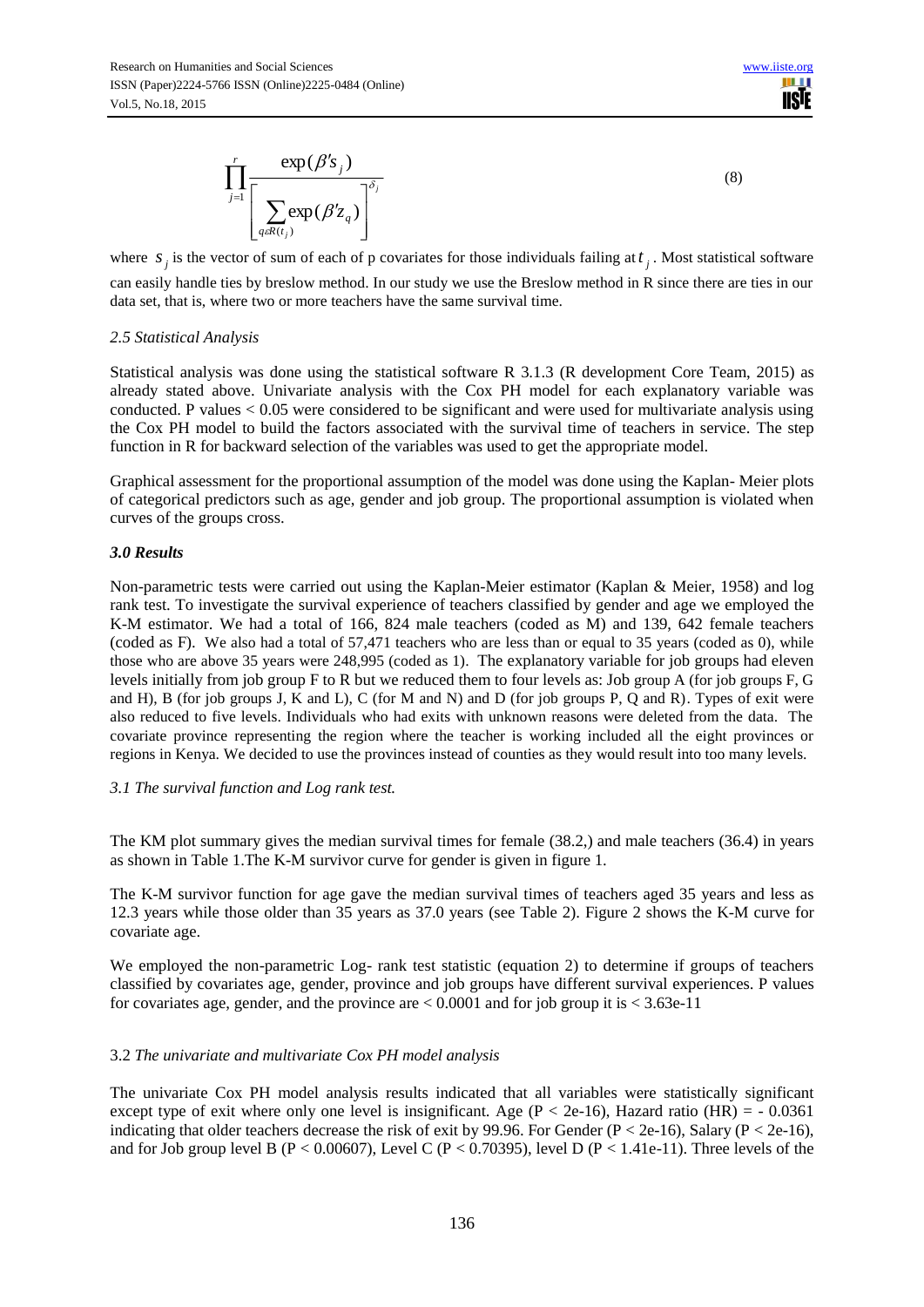exits were highly significant (P < 2e-16) and finally the province factor is also highly significant with all six levels being significant except Nyanza province.

We then used the step function in R for backward selection of variables and the Akaike information criterion (AIC). Results indicate all variables are included in the final model as shown in Table 4. These variables were then used in the multivariate analysis with the Cox PH model. According to the model results (Table 5), holding other factors constant age is highly significant and older teachers have a HR=  $0.0313$  and P < 2e-16), Salary (P  $<$  2e-16) and HR = 1.000, Job group level B (P  $<$  0.00607), Level C (P  $<$  0.70395), level D (P  $<$  1.41e-11). Three levels of the exits were highly significant at  $(P \le 2e-16)$  and finally the province factor is highly significant and all six levels are significant except Eastern province with P < 0.5494. North Eastern region has HR =  $1.347$ ; Nyanza HR =  $0.931$  and Eastern HR =  $0.987$ .

#### *4.0 Discussion*

#### *4.1 Non-parametric tests*

From the analysis in Table 1, we can predict 50% of the female teachers stay in the profession for 38.2 years before exit while 50 % of the male teachers stay for 36.4 years before exit. The Kaplan-Meier curve (Figure 1) also clearly shows that female teachers have a slightly higher survival rate as compared to the male teachers.

The analysis in table 2 indicated that 50% of the teachers aged 35 years and below stay for about 12 years before exit and those above 35 years old stay for about 37 years before exit. The Kaplan-Meier curve (figure 2) for younger teachers is much steeper than that for older teachers indicating that, older teachers have a higher survival rate as compared to the younger teachers.

This could be attributed to the fact that younger teachers may be more aggressive in searching for greener pastures given that they have fewer responsibilities and therefore can easily risk quitting.

The different groups of teachers classified by gender, age, job group, and province have different survival experiences as shown in our results (Table 3). The P value is  $<$  3.63 e-11 for job group and  $<$  0.0001 for the other covariates indicating significant differences. The log-rank test statistic (equation 2) was used to test the null hypothesis that there is no difference in the survival experience of the groups. Smaller P values provide evidence against the null hypothesis.

#### *4.2 Multivariate Cox PH model analysis*

We found all variables to be statistically significant (Table 4) and we can conclude that age, gender, job group, province, salary and type of exit are significantly associated with time to exit of teachers from service (Singer and Willet, 1988, 1991; Murnane, 1984; Ingersoll, 2001).

From the results of the model, holding other factors constant, older teachers reduce the hazard or risk to exit by 96.9% relative to the younger teachers. Young, less experienced teachers tend to have higher attrition rates compared to older more experienced teachers. This confirms earlier findings (Ingersoll, 2001; Adams, 1996).

In our study gender is significantly associated with time to exit from service (P value  $<$  2e-16). A male teacher increases the risk to termination of service by 23 % (HR=1.228) compared to a female teacher (female teacher was used as reference). This could be attributed to the fact that men are providers for the family especially in the African social setting and therefore are looking for better opportunities.

Salary has a high significant P value  $\ll$  2e-16) indicating it is strongly associated with the risk to termination of teachers' services. An increase in one unit (KSh) of salary decreases the risk to termination at any given time by1 fold (HR=1.00).The findings agree with previous studies (Guarino et al, 2004; Murnane and Olsen 1989 and 1990) Compensation of teachers is an important factor in retention of teachers but other factors may respond differently to salary increments (Imazeki, 2005).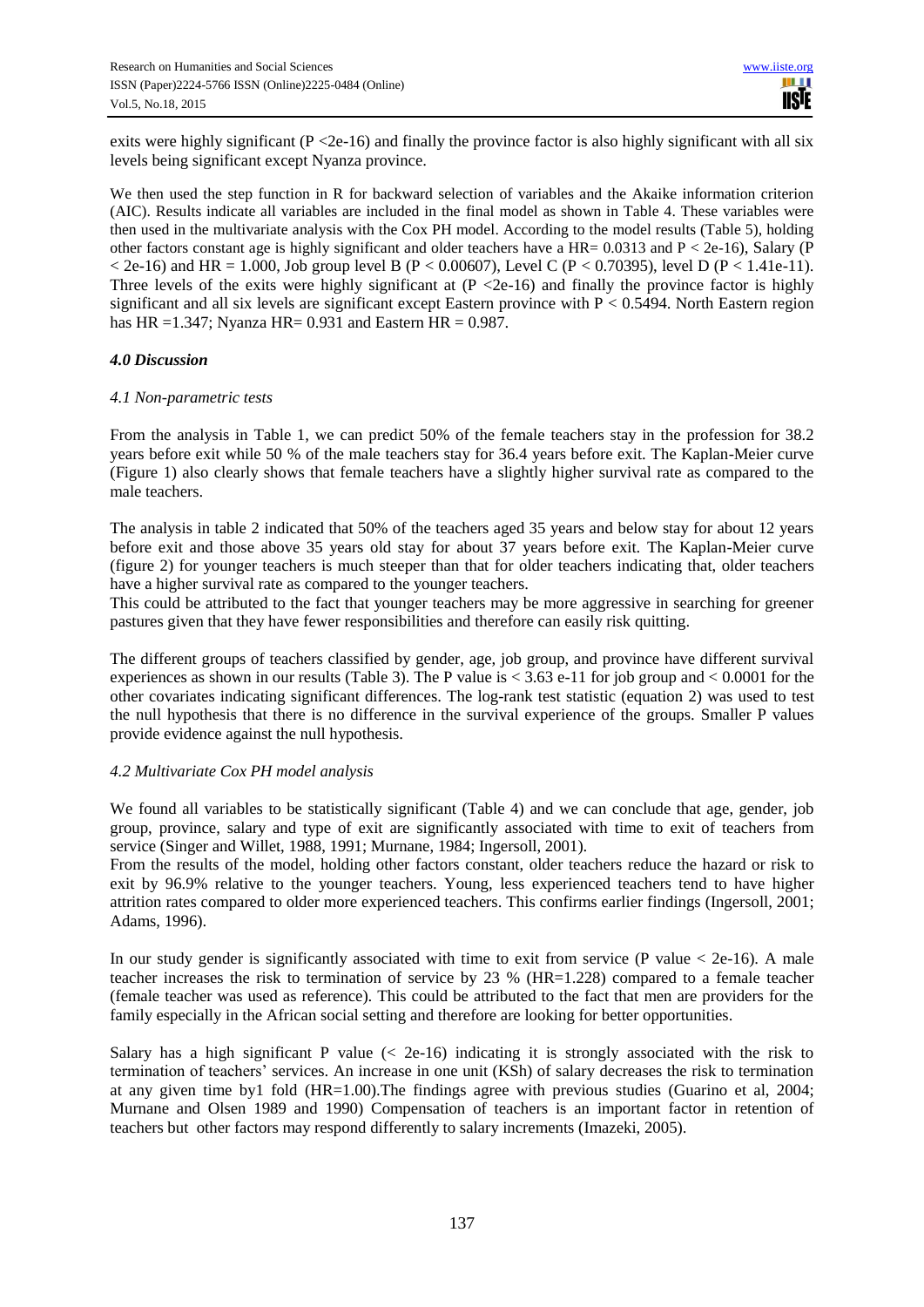Teachers enter into different job groups at the beginning of their career depending on their academic achievements and later on get promoted to upper job groups. Higher job groups (D with HR = 5.998)) tend to increase the hazard to termination by 5.998 fold, holding other factors constant. Most of the teachers in these job groups (P, Q and R) are in the age bracket of retirement while others may transfer service to nonteaching assignments in other offices.

The province of working station of a teacher is significant; Working in Eastern province reduces the risk to termination by 0.023%. However, Eastern province is not significant; while working in North Eastern parts of the country increases the risk to exit by about 35% relative to those working in Central province.

From figure1 and 2 there is no evidence of the KM curve crossing hence the proportional assumption of the model has been met. From the results of Table 4 the confidence intervals of the hazard ratios are not wide suggesting that there is no problem of over fitting. The study used a very large data hence the results are valid.

### *5.0 Conclusion*

In this study we have presented the semi-parametric Cox PH model (equation 3) to estimate the time to exit of teachers in public schools and institutions in Kenya. This model is appropriate for this study since it can handle data with censored events. In our study the censored events are teachers who were still working at the time of data collection. The Cox PH model is widely used in the analysis of survival data since it makes no particular probability distribution assumption for the survival times, while providing reasonably good estimates of regression coefficients (Collet, 2003).The model is however based on the proportional assumption making it a semi-parametric model.

By using the Cox PH model we are able to incorporate various factors including demographic characteristics to model the time to exit of teachers from service. We are also able to determine when the event is most likely to occur.

In this study the explanatory variables age, gender, Job group, salary, Province and type of exit are significantly associated with time to exit. There were survival differences in groups of the covariates according to the log rank test. Covariate job groups had the most significant value ( $P < 3.63e-11$ ).

Both univariate and multivariate analysis results of the Cox PH model support this. The goal of this study was to estimate the time to exit for teachers and the goal has been achieved.

We have shown how these factors affect the survival time of teachers in service. Some of these factors are responsive to policy changes. Such findings can be beneficial to the government, educational administrators and planners in coming up with better retention programs and strategies. Teachers working in hardship areas like North Eastern (HR= 1.347) increases the risk to termination of services. The government needs to give some incentives and provide proper security to teachers working in such hardship areas to encourage them to continue working in these areas.

This study has only dealt with six explanatory variables and this may not be fully exhaustive due to data limitation on teacher attrition. Data limitation on teacher attrition is more pronounced in Sub-Saharan Africa (International Task Force on Teachers for EFA 2010). One data source on teacher attrition is from the school returns through an annual written survey, which usually contain incomplete coverage. Most schools are poorly equipped and cannot come up with adequate information such as reason for exit of a teacher, destination of the departing teacher, type of exit, gender, level of qualifications and age of such teachers.

Data collected from the human resource records like the TSC provides another data source on teacher attrition; however such records do not always contain all the details of teachers like exact location of posting, subject specialization, whether they were teaching in primary or secondary schools, working conditions (International Task Force on Teachers for EFA 2010).

Guarino et al (2004) also noted the importance of reliable data on teacher retention and attrition, and importance of longitudinal data tracking of teachers' employment.

With proper data collection methods further study on this area could be done incorporating more explanatory variables.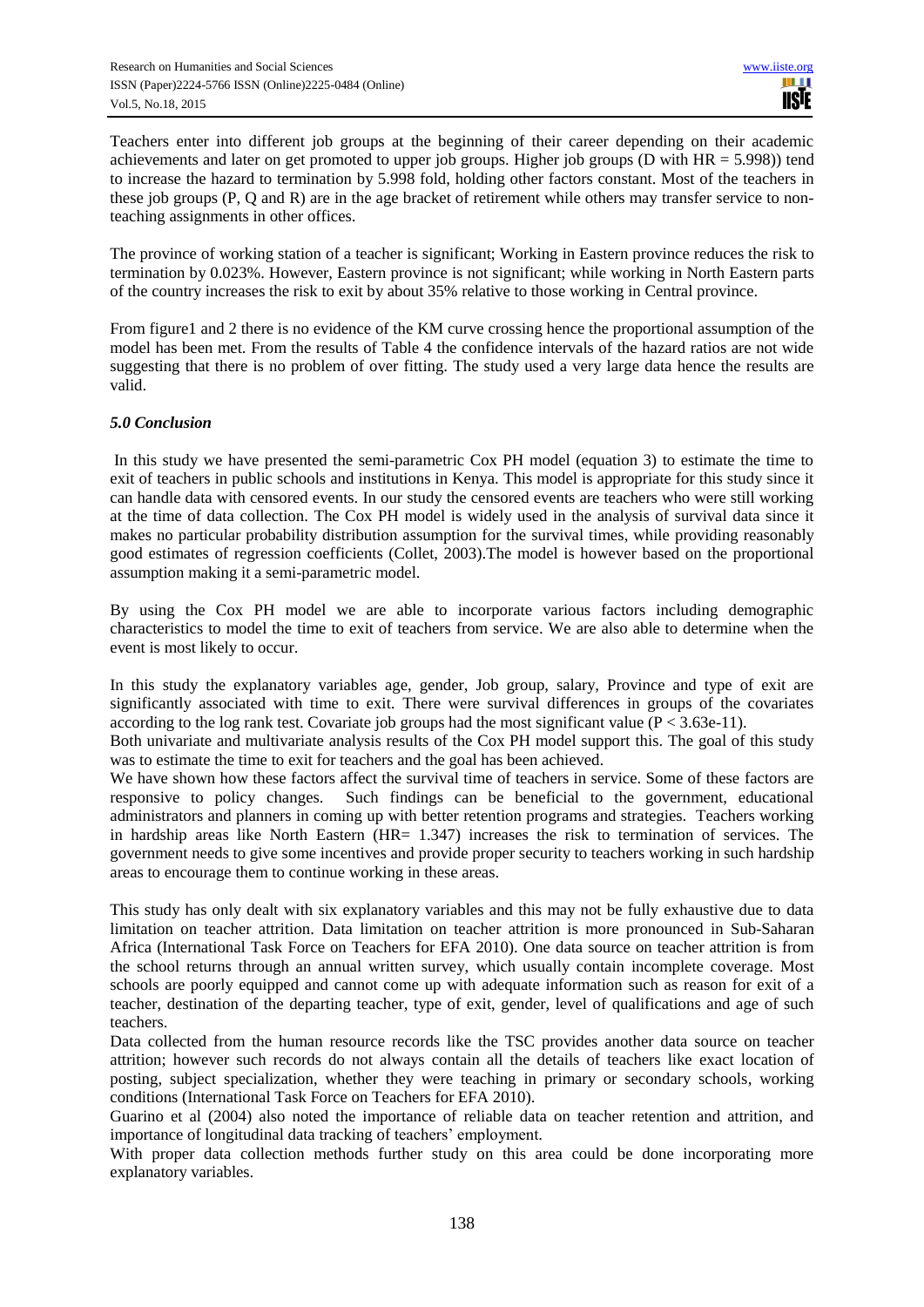#### *5.0 Acknowledgement*

We are grateful to the Teachers' Service Commission for permitting us to use their data and the TSC staff at the IPPD and pension section for availing the data for this research.

#### *References*

- Adams, G.J. (1996). Using a Cox Regression Model to Examine Voluntary Teacher Turnover. *Journal of Experimental Education,* 64, 267-285.
- Bowman, G.D., & Dowling, N.M. (2008). Teacher attrition and retention: A meta-analytic and narrative review of the research. *Review of Educational Research*, **78**, 367 – 411.
- Breslow, N.E. (1974). Covariance Analysis of Censored Survival Data. *Biometrics,* **30**, 89-99.
- Charters, W.W.jr., (1970). Some factors affecting survival in school districts. *American Educational Research Journal,* Vol.7, No.1, pp.1-27.
- Collet, D. (2003).*Modelling Survival data in medical research*, London: Chapman and Hall.
- Cox, D.R. (1972). Regression Models and Life-Tables (with discussion). *Journal of the Royal statistical society –series B, (*34):187-220.
- Crandell, R.M., & Howell, S.J. (2009). An Analysis of teacher Choices: Transfers, Attrition and Retirement. California State University. [Online] Available:

http://www.csus.edu/indiv/h/howellj/papers/TeacherAttrition Jan2009.pdf (Retrieved; October 24, 2013).

- Education International (2007). *Teacher Supply, Recruitment and Retention in Six Anglophone Sub-Saharan African Countries*: (Researcher Dennis Sinyolo, El Coordinator, Education and Employment).
- GCE/Action Aid (2005a), Contradicting Commitments, How the Achievement of Education for All is being undermined by the International Monetary Fund. London: Action Aid.
- Government of Kenya (2007). Kenya Vision 2030, Ministry of State for Planning , National Development & Vision 2030 and Office of the Deputy Prime Minister and Minister of Finance, Nairobi, Kenya.
- Guarino, C. M., Santibanez, L., and Daley, G.A., & Brewer.D. (2004).A review of the research literature on teacher recruitment and retention (TR-164- EDU). Santa Monica, CA: RAND.
- Imazeki, J. (2005): Teacher salaries and Teacher attrition. *Economics of education Review*, 24 (2005) 431- 449.
- Ingersoll, R.M. (2001). "Teacher Turnover and Teacher Shortages: An organizational analysis".*American Educational Research Journal,* fall 2001, Vol. 38, (3). 499- 534.
- International Task Force on Teacher for EFA (2010).Teacher attrition in Sub-Saharan African: *The neglected dimension of the teacher supply challenge. A review of literature,* February 2010.
- Kadzamira.E. C., (2006). *Teacher Motivation and incentives in Malawi,* Research Fellow Centre for Educational research and Training*,* University of Malawi.
- Kalbfleisch, D.J., & Prentice, L.R. (2002).The statistical analysis of failure Time data, 2nd Ed. New York: Wiley.
- Kaplan, E.L., & Meier, P. (1958).Non-parametric estimation from incomplete observations. *Journal of the American Statistical Association,* 53:457- 481.
- Kenya National Bureau of Statistics & Ministry of Planning and National Development. (2012): *Economic Survey* 2012 Highlights.
- Mark, J.H., and Anderson, B.D. (1978). Teacher survival rates A current look. *American Educational Research Journal, 15, 379-383.*
- Murnane, R. J., & Olsen, R. J. (1990). The effect of salaries and opportunity costs on length of stay in teaching: Evidence from North Carolina. *Journal of Human Resources*, 25, 106– 124.
- Murnane, R. J., Singer, J. D., & Willett, J. B. (1989). The influences of salaries and opportunity costs on teachers' career choices: Evidence from North Carolina. *Harvard Educational Review*, 59, 325–346.
- Murnane, R.J. (1984). Selection and Survival in the teacher labour market. *The Review of Economics and Statistics,* 66(3), 513- 518.
- Murnane, R.J. (1981). Teacher Mobility revised. *The Journal of Human Resources*, 16(1), 3- 19.
- R Development Core Team (2015). R: A language and environment for statistical computing. R Foundation for Statistical Computing, Vienna, Austria. ISBN 3-900051-07-0, URL [http://www.R-project.org.](http://www.r-project.org./)
- Singer, J. D. & Willet, J. B. (1988) "Detecting Involuntary Layoffs in Teacher Survival Data: The Year of Leaving Dangerously." *Educational Evaluation and Policy Analysis*, **10** (3), 212-224.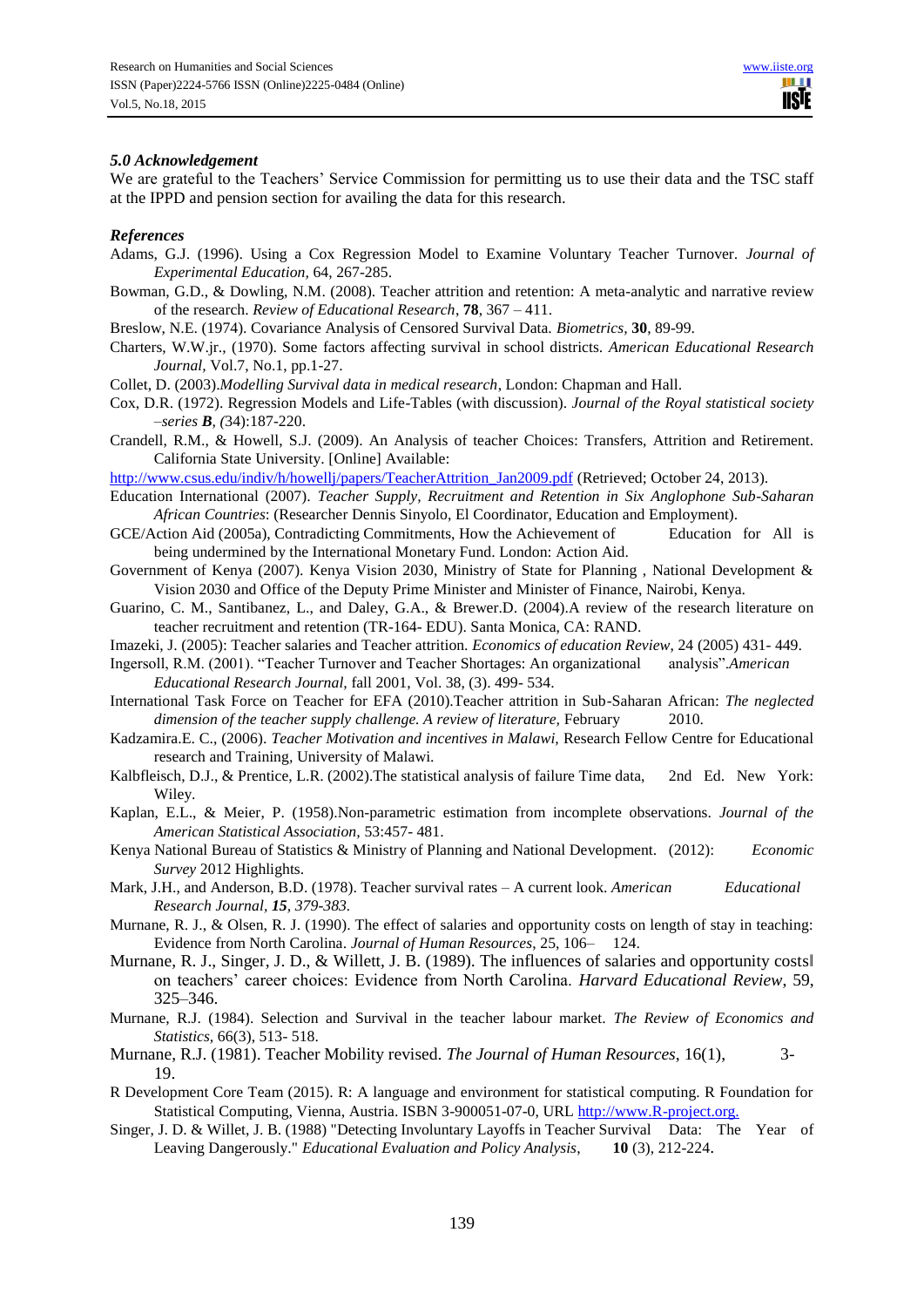- The Ministry of Education, Science and Technology, Government of Kenya (2005). *Challenges of implementing free primary education in Kenya: Assessment repor*t, UNESCO, Nairobi.
- The Ministry of Education, Science and Technology, Republic of Kenya (2005): Kenya Sessional Paper, No. 1 of 2005 on a Policy Framework for Education, Training and Research.
- UNESCO EFA (United Nations Educational, Scientific and Cultural Organization-EFA Global Monitoring Report Team). (2013/4): *Teaching and Learning: Achieving Quality For All*. Paris: UNESCO.
- UNESCO EFA (United Nations Educational, Scientific and Cultural Organization-EFA Global Monitoring Report Team) (2005a), Education for All Global Monitoring Report – *The Quality Imperative*. Paris: UNESCO.

UNESCO (2006a), Education for All Global Monitoring Report – *Literacy for Life*. Paris: UNESCO. 73.

- VSO (2002): *What Makes Teachers Tick? A Policy Report on Teacher Motivation in Developing Countries*. VSO, UK.
- Willet, J.B., & Singer, J.D. (1991). From Whether to When: New methods of Studying Student Dropout and Teacher Attrition. *Review of Educational Research,* **61** (4): 407-450.

### **APPENDIX**

#### **Tables and figures of survival time of teachers classified by gender and age.**

#### **Table 1: Kaplan-Meier summary for survival time of teachers classified by gender**

| Gender | Records | Events | Median $(95 % C.I)$ |
|--------|---------|--------|---------------------|
| Female | 139642  | 9806   | $38.2(38 - 38.4)$   |
| Male   | 166824  | 18597  | $36.4(36 - 36.4)$   |



**Figure 1: Survival distribution of teachers classified by gender**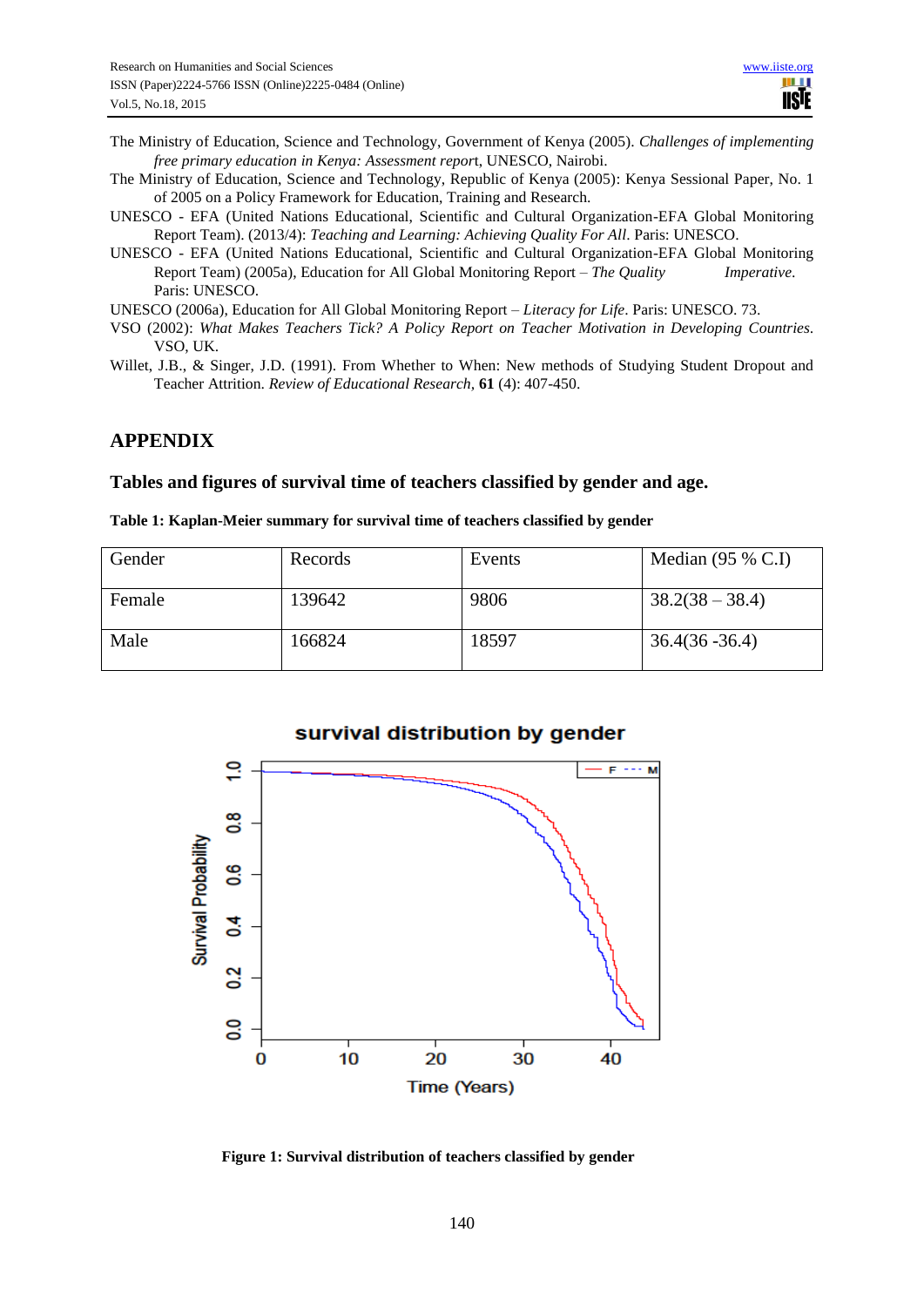## **Table 2: Kaplan-Meier summary for teachers classified by Age (Young teachers are 35 years and below; older teachers above 35 years)**

| Factor           | Events  | Median $(95 % C.I)$ |
|------------------|---------|---------------------|
| Younger teachers | 57,471  | $12.3(12.1 - 12.6)$ |
| Older teachers   | 248,995 | $37.0(37.0 - 37.4)$ |



**Figure 2: Survival distribution of Teachers classified by Age**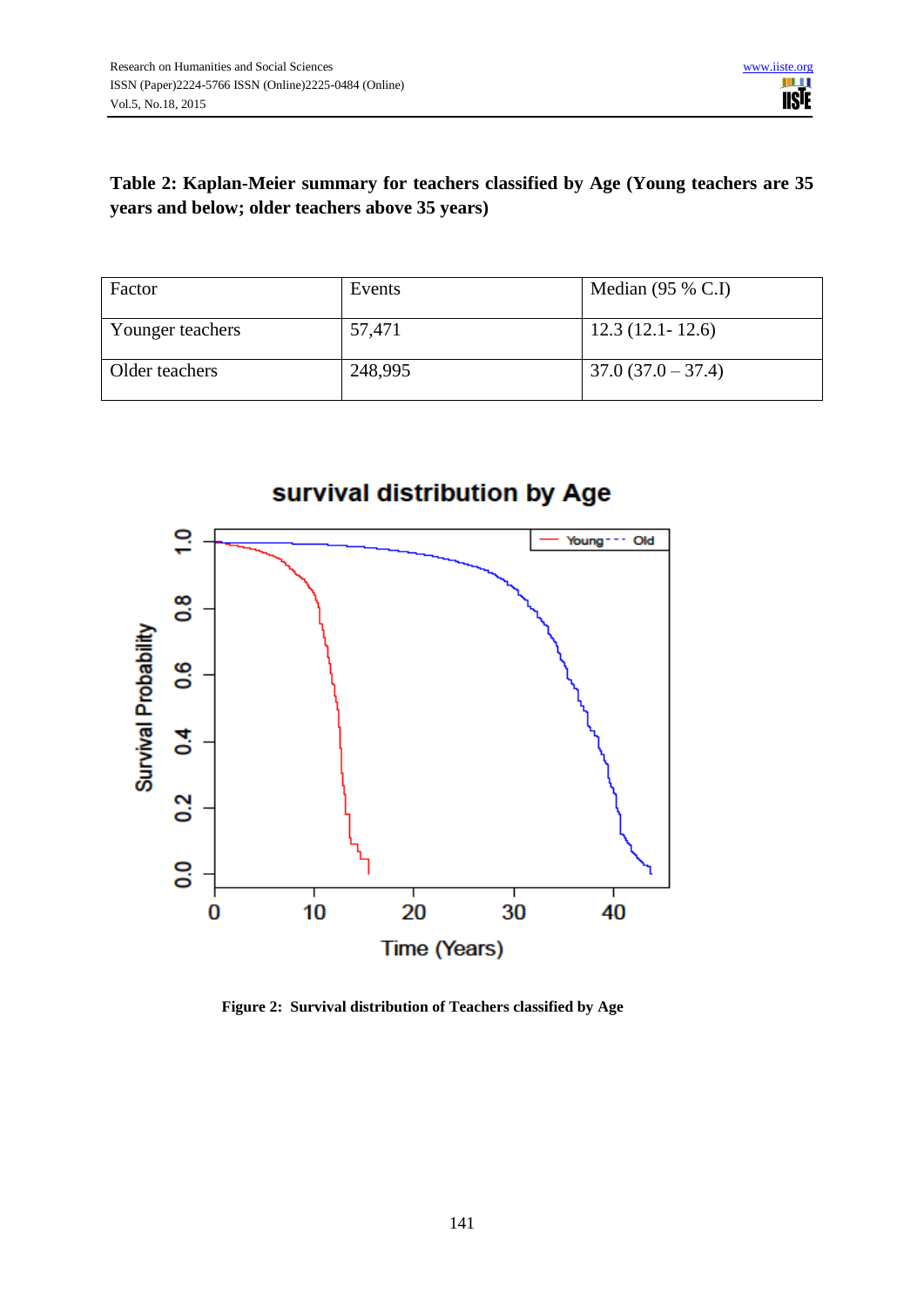# **Table 3: Comparison of survival curves of teachers in different groups using Log rank test**

| Factor    | df | Chisq | P- value       |
|-----------|----|-------|----------------|
| Gender    |    | 1380  | P < 0.0001     |
| Age       |    | 11784 | P < 0.0001     |
| Job group | 3  | 51.6  | $P < 3.63e-11$ |
| wprovince |    | 5645  | P < 0.0001     |

# **Table 4: model selection results using the AIC values**

|            |           | DF | <b>AIC</b> |
|------------|-----------|----|------------|
| Step       |           |    |            |
|            |           |    |            |
|            | none      |    | 508329     |
|            |           |    |            |
|            | wprovince | 7  | 508421     |
|            |           |    |            |
|            | gender    | 1  | 508682     |
|            |           |    |            |
|            | salary    | 1  | 509492     |
|            |           |    |            |
|            | job group | 3  | 510 392    |
|            |           |    |            |
|            | age       | 1  | 515 367    |
|            |           |    |            |
| -exit type |           | 4  | 587679     |
|            |           |    |            |
|            |           |    |            |